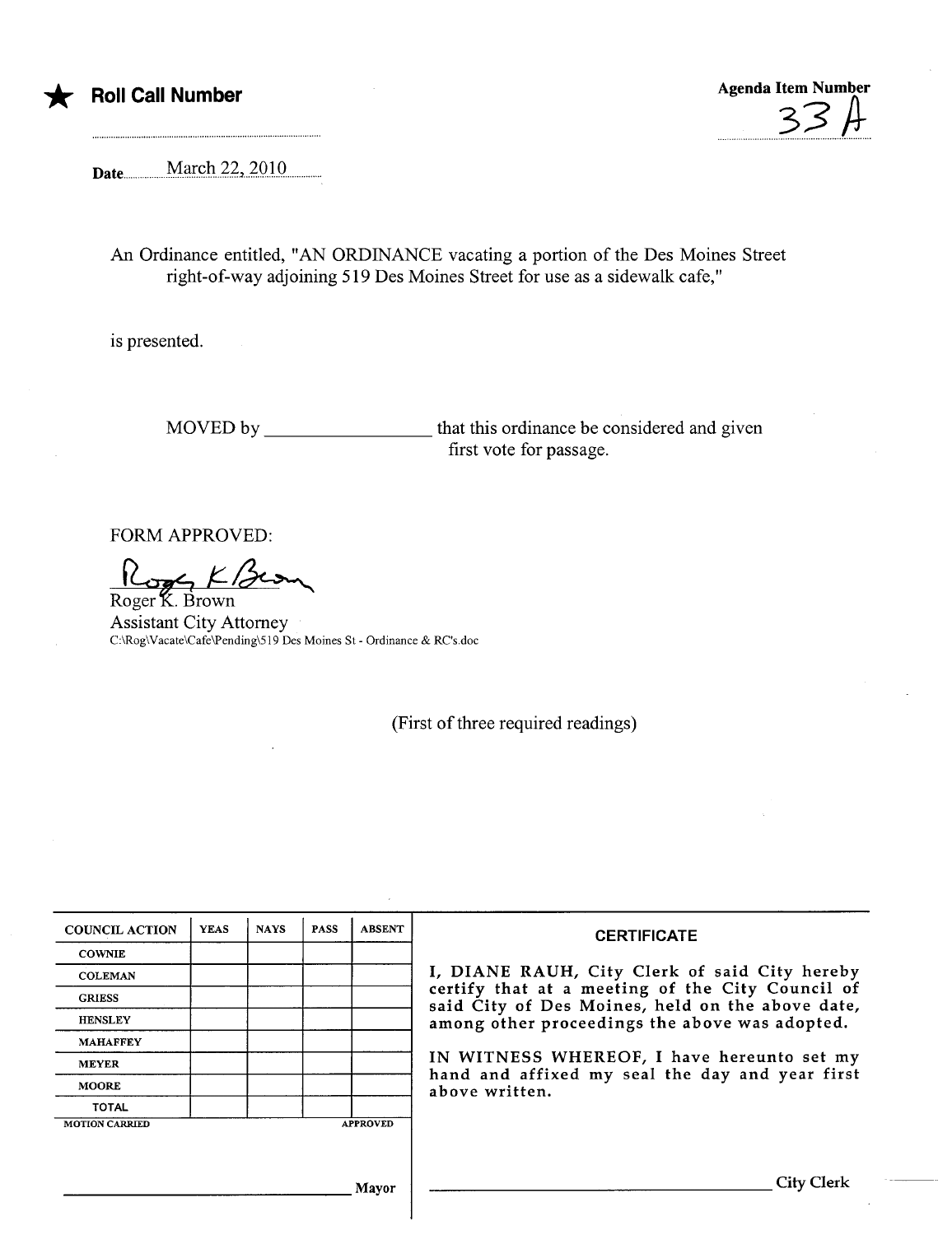$35<sup>π</sup>$ 

| Roger K. Brown, Assistant City Attorney, 400 Robert Ray Dr., Des Moines, IA<br>50309 515/283-4541 |  |  |  |  |
|---------------------------------------------------------------------------------------------------|--|--|--|--|
|                                                                                                   |  |  |  |  |
| City Clerk - City Hall, 400 Robert Ray Dr., Des Moines, IA 50309                                  |  |  |  |  |
| No change                                                                                         |  |  |  |  |
| Title of Document: Ordinance No.                                                                  |  |  |  |  |
| Grantor/Grantee: City of Des Moines, Iowa                                                         |  |  |  |  |
| Legal Description: See below on this page.                                                        |  |  |  |  |
|                                                                                                   |  |  |  |  |

ORDINANCE NO.

AN ORDINANCE vacating a portion of the Des Moines Street right-of-way adjoining 519 Des Moines Street for use as a sidewalk cafe.

WHEREAS, all prior requirements of law pertaining to the vacation of public right-ofway have been fully observed; and

WHEREAS, it is desirable that the public right-of-way herein described be vacated; NOW, THEREFORE,

BE IT ORDAINED by the City Council of the City of Des Moines, Iowa, as follows:

Section 1. The portion of the 3rd Street right-of-way adjoining 519 Des Moines Street, more specifically described as follows, be and are hereby vacated.

Except the subsurface area below grade, the South 6.5 ft of the Des Moines Street right-of-way lying North of and adjoining the West 55.0 feet of the East 65.0 feet of Lot 1, Block 17, East Fort Des Moines, an Official Plat, all now included in and forming a part of the City of Des Moines, Polk County, Iowa (containing 357.5 sq.  $ft$ ).

Sec. 2. The City Clerk is hereby authorized and directed to cause certified copies of this ordinance and proof of publication thereof together with proof of publication of the notice of the public hearng on this matter to be properly filed in the office of the Recorder of Polk County, Iowa.